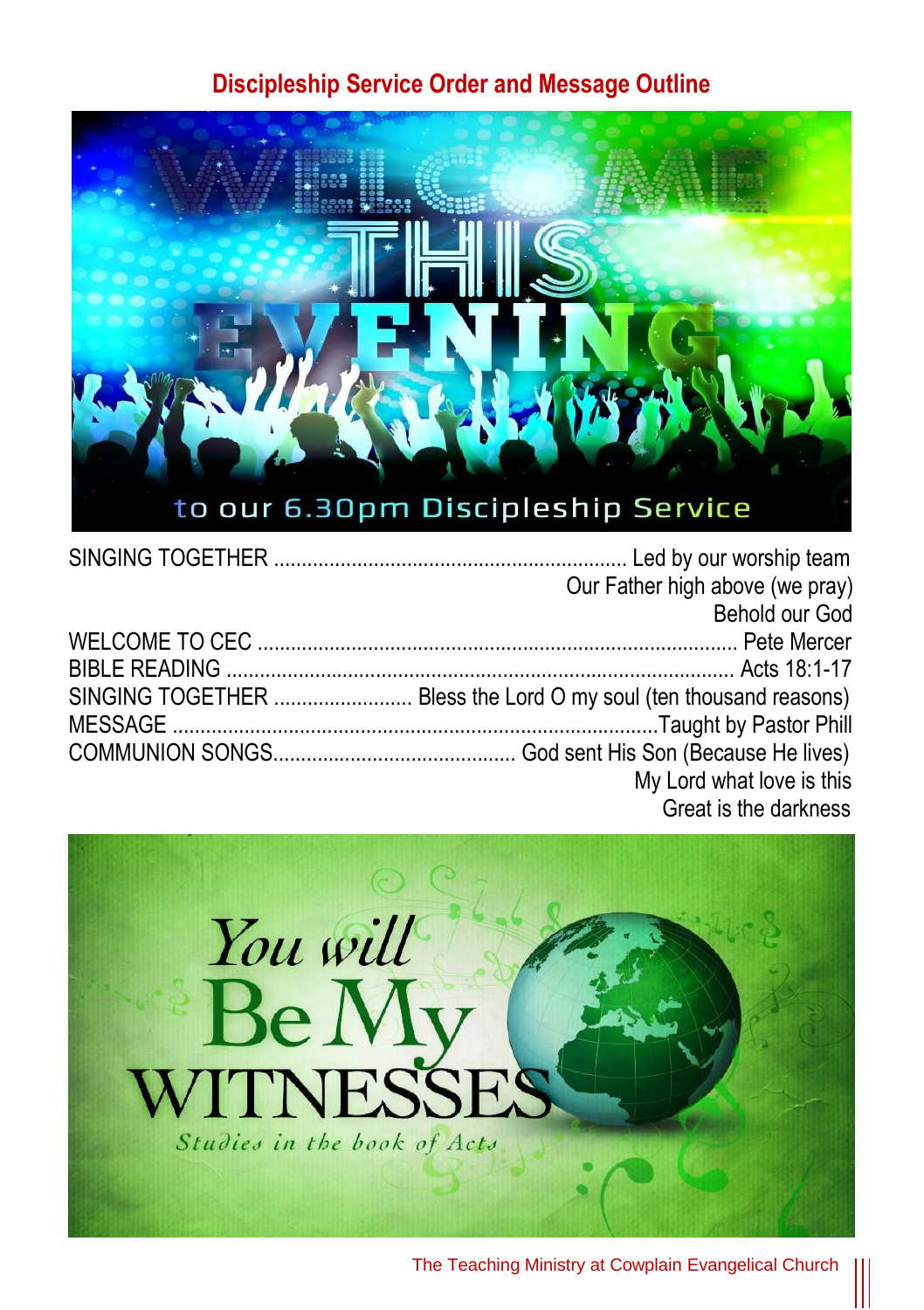## **You will be my witnesses#48 Why we must not be silent Acts 18:1-17**

## **Introduction**

Acts 18:1

Romans 1:24-32

## **How God encouraged Paul:**

#### **1. He was encouraged by his \_\_\_\_\_\_\_\_\_\_\_\_\_\_\_\_\_\_\_\_\_\_.** Acts 18:1

1 Corinthians 2:3

1 Thessalonians 3:7

Acts 18:2-3

 $\parallel$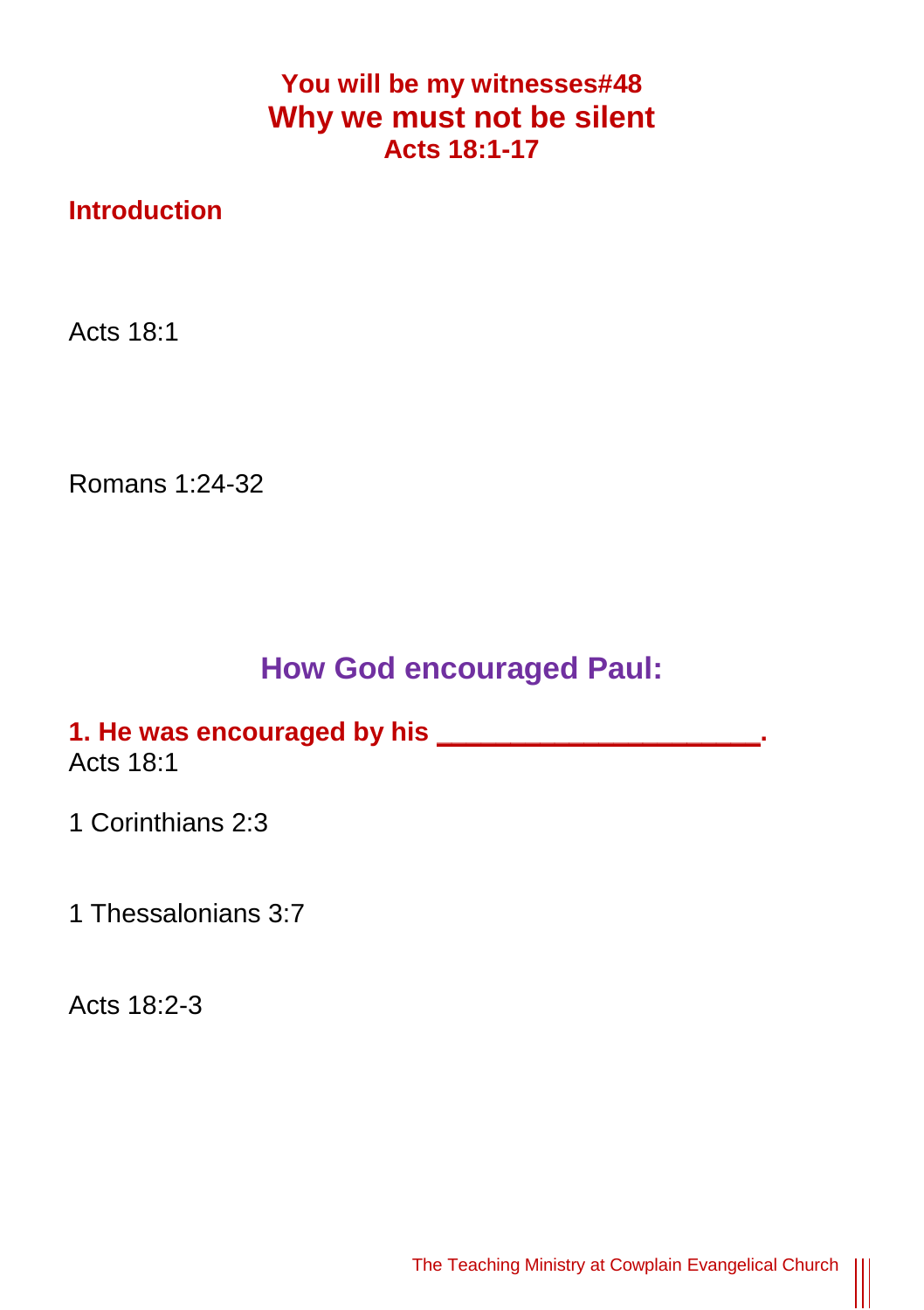Acts 18:4

Acts 18:5

- 1 Thessalonians 3:6-7
- 1 Thessalonians 3:8-9
- 1 Corinthians 9:14

**2. He was encouraged by his \_\_\_\_\_\_\_\_\_\_\_\_\_\_\_\_\_\_\_\_\_\_.** Acts 6:4

Acts 18:5-6

Acts 18:7

Acts 18:8

# **3. He was encouraged by his \_\_\_\_\_\_\_\_\_\_\_\_\_\_\_\_\_\_\_\_\_\_.**

Acts 18:9

 $\parallel$